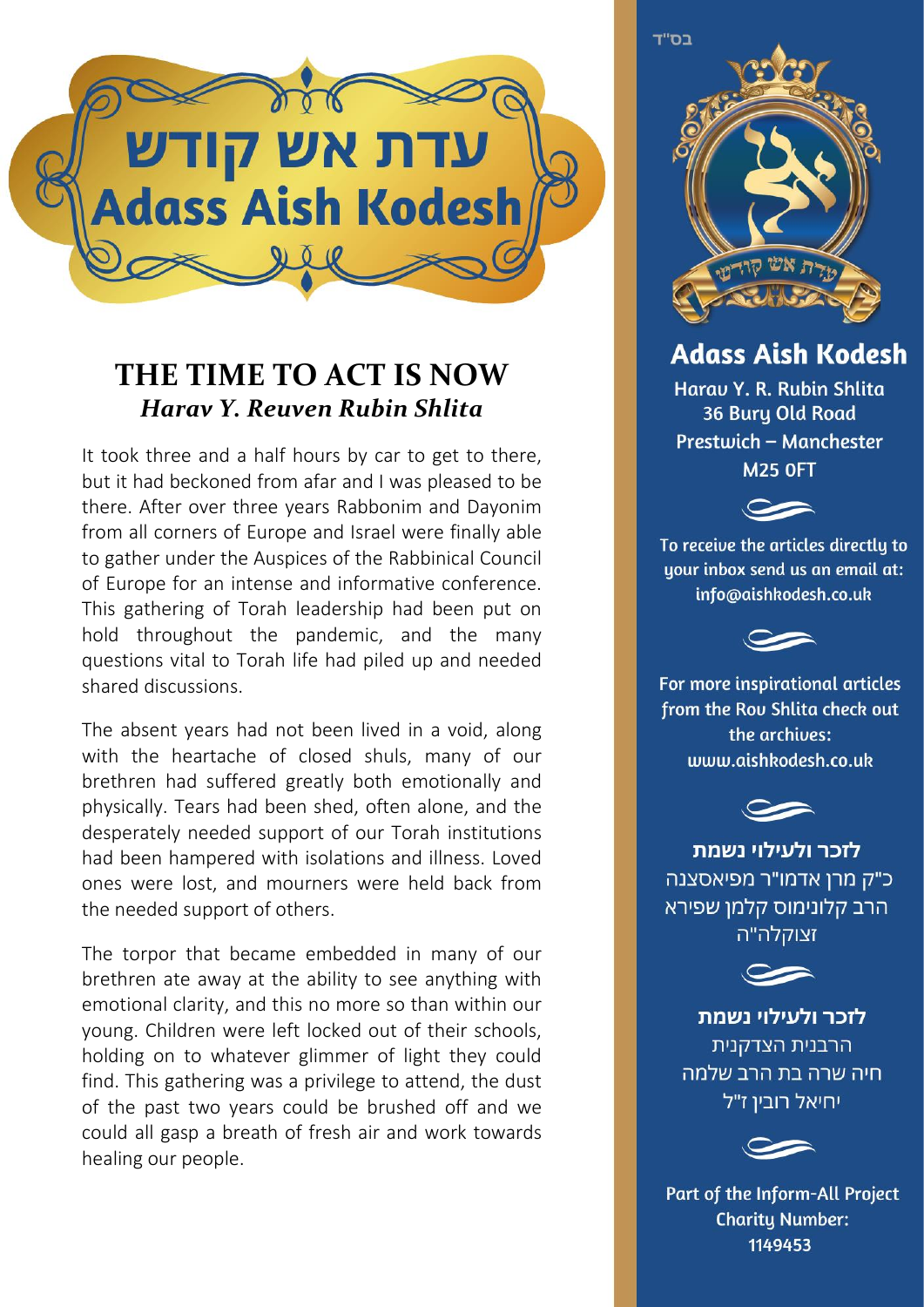Yet I was sadly let down. Upon arrival I was presented with a full program of shiurim and discussions, that covered a plethora of halachic questions and offered scope for everyone's participation. One glaring item was missing, and after close perusal, I felt even more saddened. Not ONE word was said about our children, not a one. Thousands of our young are drifting away, parents are at breaking point, Shailos abound concerning what halacha guidance should be offered to communities, yet nothing, just nothing. I was stunned, all these wonderful Torah leaders finally being able to meet together after such tumultuous times, all the eyes of Klal Yisroel awaiting some illumination on what should be done, and here we were offering silence.

I sat through shiurim, felt uplifted by the scholarship and insight of the worthy speakers, but inside my heart I felt a sense of disbelief. Our children should be our first concern in any communal discussion, yet here they seemed to have been shunted aside.

I had the zechus to speak at the dinner that night and I would like to share just a few words of what I said then. After pointing out my disquiet over this omission in the program I shared the following story.

The year was 1958 and the place was Kew Garden Hills, New York City, a place with a healthy Jewish community yet very little in the way of Torah observance. (It has subsequently become a very Torah'dika kehillah) In the midst of this post-war middleclass community was a small chassidishe shtieble, led by a holocaust survivor HaRav Yoseph Gelernter Ztl. The Rav was a charismatic Yied, a Gerrer Chossid who had learnt in the famed Warsaw Mesivta before the war. Both the Rav and his Rebbetzin had gone through much of the hell of the Nazi war against the Jews and survived to find themselves in a DP camp like so many others. Somehow providence led this brave couple to America and to opening a shtieble in this particular place. The Rav had suffered much, and one of the aftershocks of the war was that doctors had told the couple that the Rebbetzin would not be able to have any children. For twelve years the Tzadik and Tzadeikes davened ardently to prove that Hashem decides such issues and they were blessed with the birth of a little baby girl. One Erev Pesach the Rav walked over to one of the youngsters who had started to daven in his shtieble to ask of him a favour, would the young boy attend the Rov's Seder so as to ask the four questions. The bar mitzvah boy was honoured to be chosen for such a holy task and soon arrangements were made and he was sitting at the Seder of the Rav. His eyes soaked up the holy tableau, the Rav resplendent in his white Kitten, high Spodik, and glistening black rimmed glasses, The Rebbetzin sitting next to him with a starched white apron and neatly coffered Sheitel. Between the two was an enormous pram, a silver cross model with huge wheels, with frills on the top of the hood. In this wondrous throne lay a sleeping baby, the miracle child Miriam. The Seder began, and in time the young boy did his party piece of the four questions. The Rav then proceeded to start reciting the Hagodah when suddenly a cry could be heard from the pram. Miriam had awakened